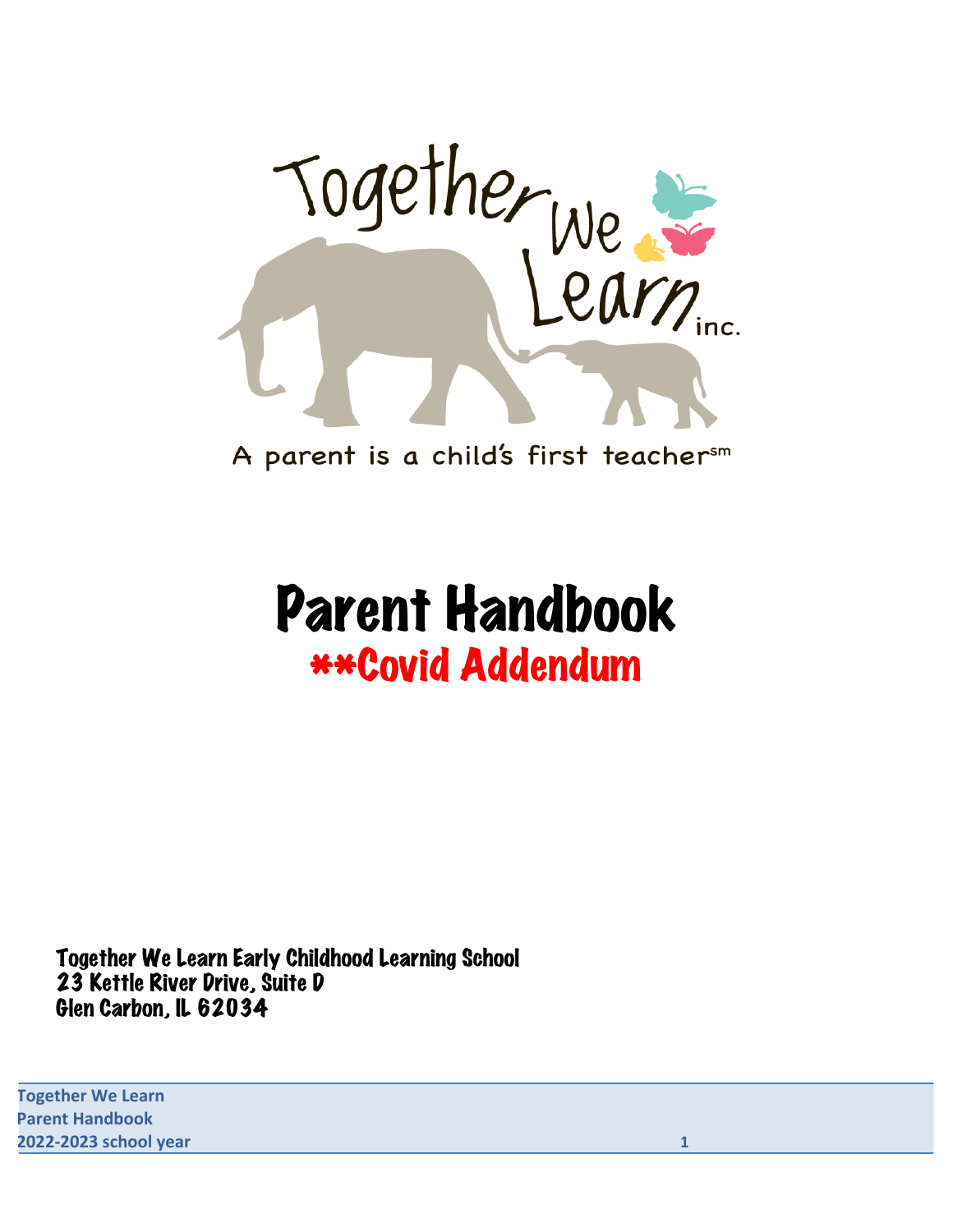# Drop Off, Pick-up and Release of Children Covid-19 Addendum

Due to Covid check in process and guidelines, drop off and pick up procedures are outlined below. We will ask that you adhere very closely to your assigned time.

For those families who are scheduled to come before our ½ day program starts you will park and walk your child into our foyer. We will perform your health screening in the foyer and you will then need to say goodbye to your child. At this time, parents/caregivers are not allowed to enter our classrooms. The same applies for pick-up.

For our students arriving at 9:15/9:20/9:30, you will be guided by our staff and will remain in your vehicles and wait in line. We will come to your vehicle, walk your child to the door. At ½ day pickup, the same will apply, you will stay in line in your vehicle and we will walk your child to you. At 3:00 pickup you may park and enter the foyer, one parent at a time, or wait outside the door for us to dismiss your child.

Masks are required to be worn for students and parents at drop off and pick up, and in your vehicle. Students will not be required to wear a mask throughout the day, but will be encouraged to, per DCFS. No one will be punished or forced to wear a mask.

\*\*We understand for first timers this may be difficult to not walk your child in. We will allow you to give a longer goodbye if needed, and by appointment and request, will allow you to park and walk your child in the first week of school only, but keep in mind you will not be allowed past the foyer, per DCFS guidelines. Hopefully, this will change and parents will be allowed to enter the classrooms as the year progresses.

- Preschool Classes A.M. (Frogs/Tadpoles) 9:15 12:00
- Pre-K A.M. (Butterfly) 9:20– 12:05
- Pre- K A.M. (Caterpillar) 9:30– 12:15
- Preschool/Pre-K Full Day 3:00 p.m.<br>• Extended care hours are: 7:00 a.m. -
- Extended care hours are: 7:00 a.m. 9:15/9:20/9:30 a.m. and 3:00 p.m. 5:30 p.m.

Since we will not be able to review your child's day with you in person, we will post a "daily" with highlights about their day on DOJO (our school app) and will communicate with you via email and phone throughout the week.

Students will wash their hands on arrival with teacher supervision and throughout the day. Hand sanitizer will be available in each classroom.

Students will be walked directly to their assigned room each morning and will remain with their class and teachers throughout the day. We will have morning meetings in our classrooms and will not combine the classrooms to limit exposure as much as possible. Classes will also not be combined on the playground.

In the registration packet you will be required to list three additional people who may pick up your child from school. At pick-up they will be required to show ID. Anyone that may pick up the child that is not on the list must also provide ID along with a verbal or written statement from the parent letting management know.

Doors will remain locked at all times. We will have a key code box for the parents to enter a code for entry. If a parent or visitor needs to enter the building while school is in session they will have to ring the doorbell. If you know in advance that you will be coming early or late please let your child's teacher know as soon as possible.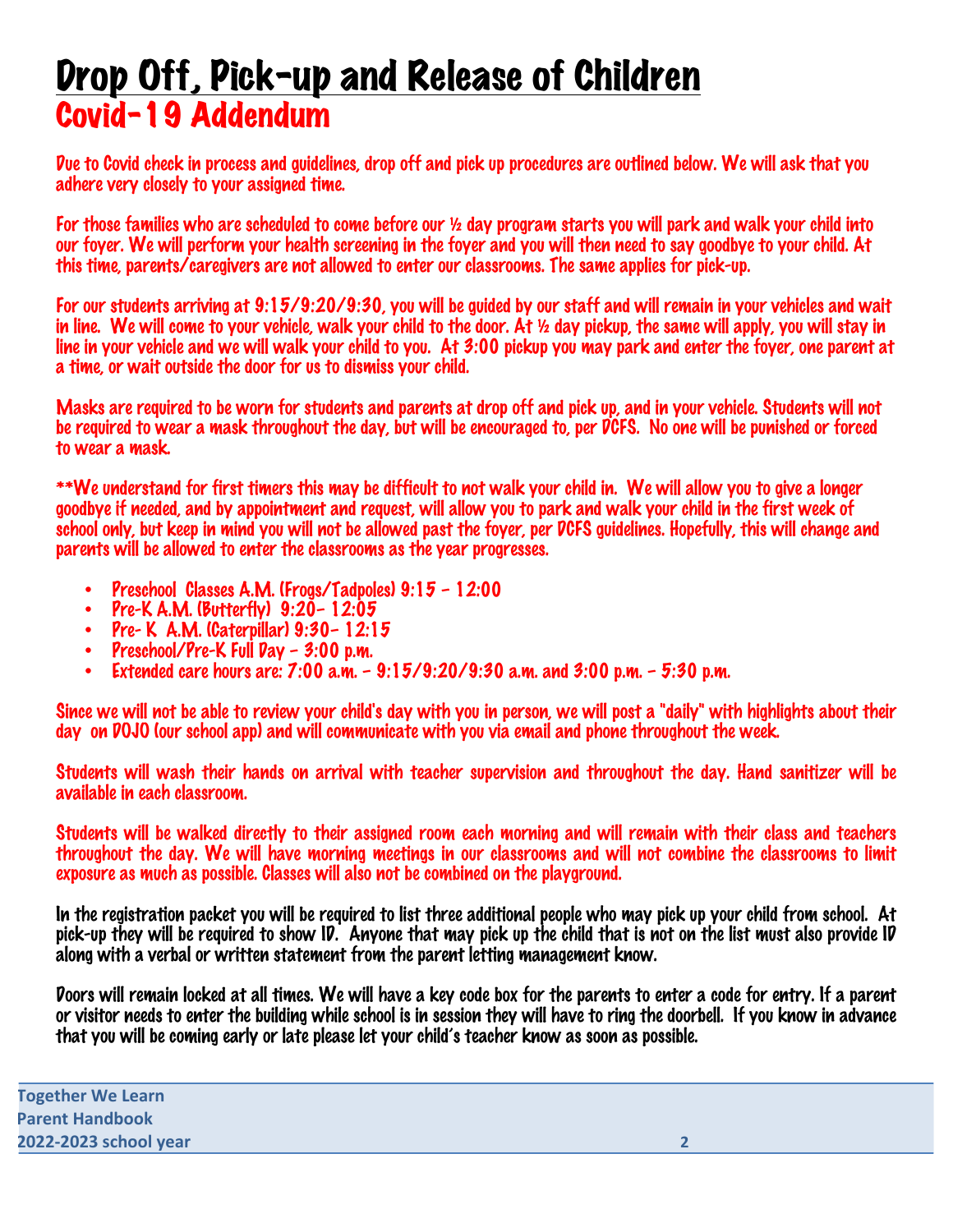

Again, if a visitor needs to enter the building while school is in session they will have to ring the doorbell as the doors will be locked. All visitors will be pre-approved by management and parents will know in advance when we have visitors in the school. Visitors will be required to show identification and wear a visitor badge.

Visitors into the school will be extremely limited. All visitors will be required to wear a face mask and go through a health screening.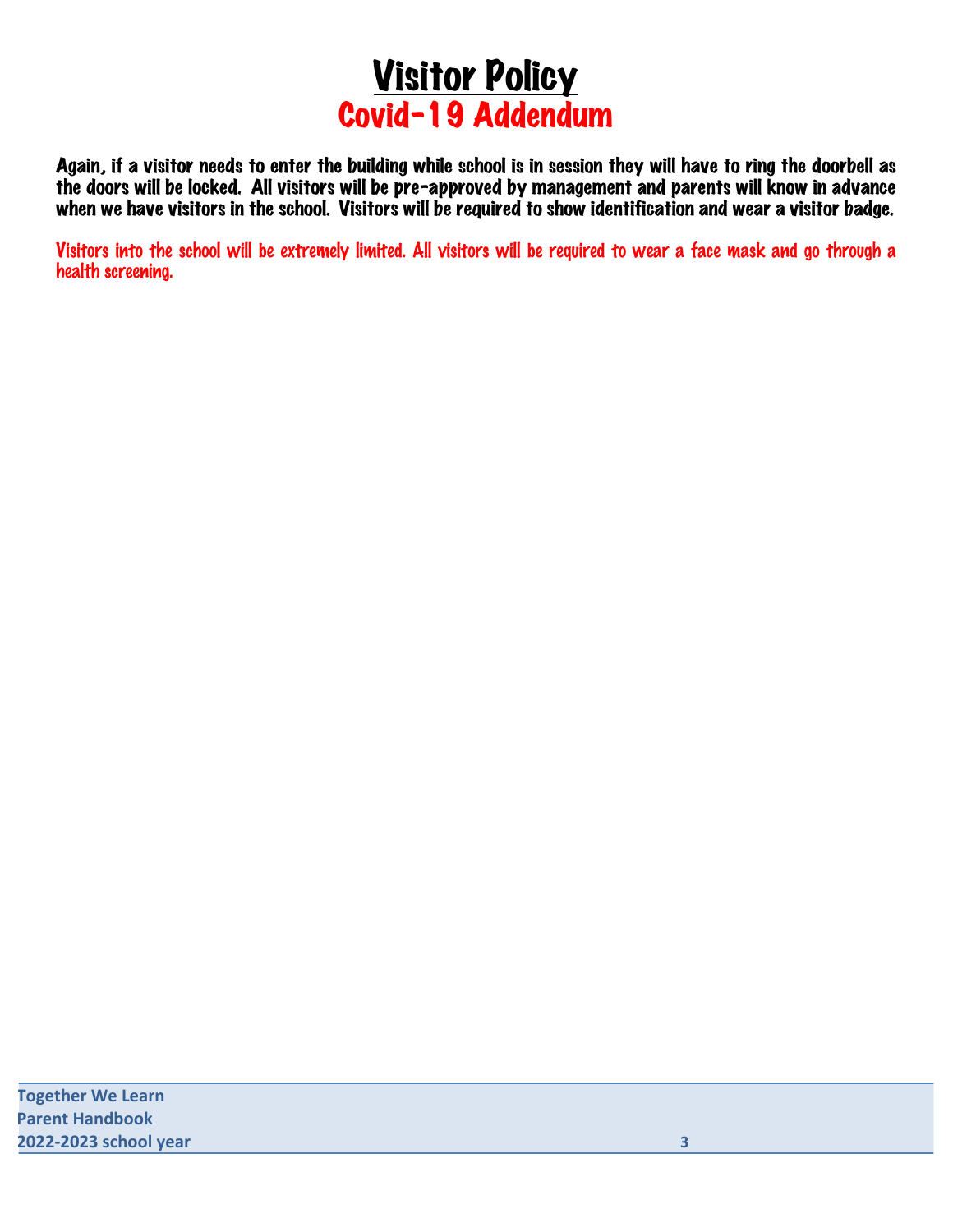# **Daily Schedules** Covid-19 Addendum

## Options:

9:15 a.m. – 12:00 p.m. ½ day option for Preschool (Tadpole/Frog) 9:20 a.m. – 12:05 p.m. ½ day option for Pre-K (Butterfly) 9:30 a.m. – 12:15 p.m. ½ day option for Pre-K (Caterpillar) 9:15/9:20/9:30 a.m. – 3:00 p.m. Full day option 7:00 a.m. – 9:15/9:20/9:30 a.m. – Morning Extended Care 3:00 p.m. – 5:30 p.m. – Afternoon Extended Care

#### Sample Day: Covid-19 Addendum

| 7:00 a.m. - 9:15/9:20/9:30 | <b>Exploration Adventures</b>                          |
|----------------------------|--------------------------------------------------------|
| 8:30 a.m.                  | <b>Breakfast</b>                                       |
| 9:15/20/30 a.m. -9:45 a.m. | <b>Opening Activities - Morning Meeting</b>            |
| 9:45 a.m. - 10:05 a.m.     | Circle Time/Math Meeting/Music Movement                |
| 10:05 a.m. $-$ 10:10 a.m.  | <b>Restroom Break</b>                                  |
| 10:10 a.m. - 10:25 a.m.    | Music/P.E./Art/STEAM                                   |
| 10:25 a.m. - 10:45 a.m.    | <b>Daily Lesson</b>                                    |
| 10:45 a.m. - 11:00 a.m.    | <b>Snack and Restroom Break</b>                        |
| 11:00 a.m. - 11:30 a.m.    | <b>Outside Time</b>                                    |
| 11:30 a.m. - 12:15 p.m.    | <b>Learning Stations</b>                               |
| 12:15 p.m. - 12:30 p.m.    | Prepare for home/review/PAT                            |
| $12:00/05/15$ p.m.         | <b>Dismissal</b>                                       |
| 12:30 p.m. $-$ 1:00 p.m.   | Lunch                                                  |
| 1:00 p.m. $-$ 2:30 p.m.    | <b>Story/Rest Time/Independent Reading</b>             |
| $2:30$ p.m. - $2:45$ p.m.  | <b>Snack and Restroom</b>                              |
| 2:45 p.m. - 3:00 p.m.      | Options: Learning Stations/Lesson and Activity/Outside |
| 3:00 p.m.                  | Dismissal/Review with Parents for Full Day Students    |
| $3:00$ p.m. - 5:30 p.m.    | <b>Exploration Adventures</b>                          |
|                            |                                                        |

\*\* Schedules are subject to change throughout the summer. \*\* Phonemic Awareness Time (PAT)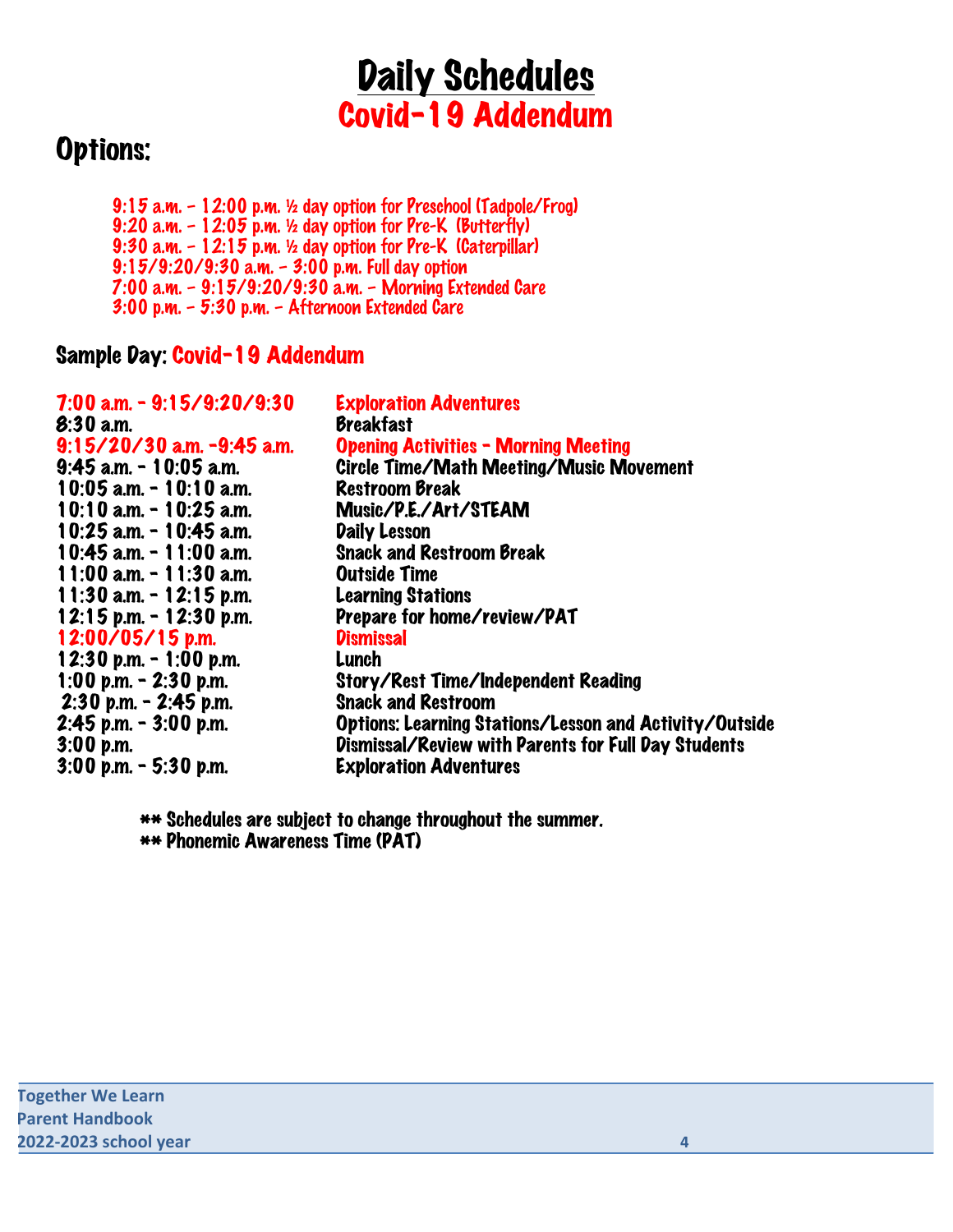### Nap Time: Covid-19 Addendum

Children will be given one and a half hours of rest time. During this time children may sleep, rest quietly or read quietly We will allow sleeping children to sleep up to 2 hours if needed. Nap time is for full day students only. Students will nap in their classroom.

Items required for nap time are:

- Cot Sheet
- Blanket
- Reusable tote bag labeled with child's first and last name. (This will be sent home the end of each week to be laundered)

Items allowed for nap time are:

- Travel size pillow<br>• Small stuffed anima
- Small stuffed animal if needed

\* We do not have room for full size pillows and full size comforters as blankets

\* Pacifiers are strongly discouraged.

## Field Trips Covid-19 Addendum

Due to COVID guidelines, TWL has not scheduled any field trips for the 2022-2023 school year. This is subject to change if guidelines are lifted.

## Special Dates Covid-19 Addendum

Class parties, special days, will still be celebrated in a virtual format unless guidelines change.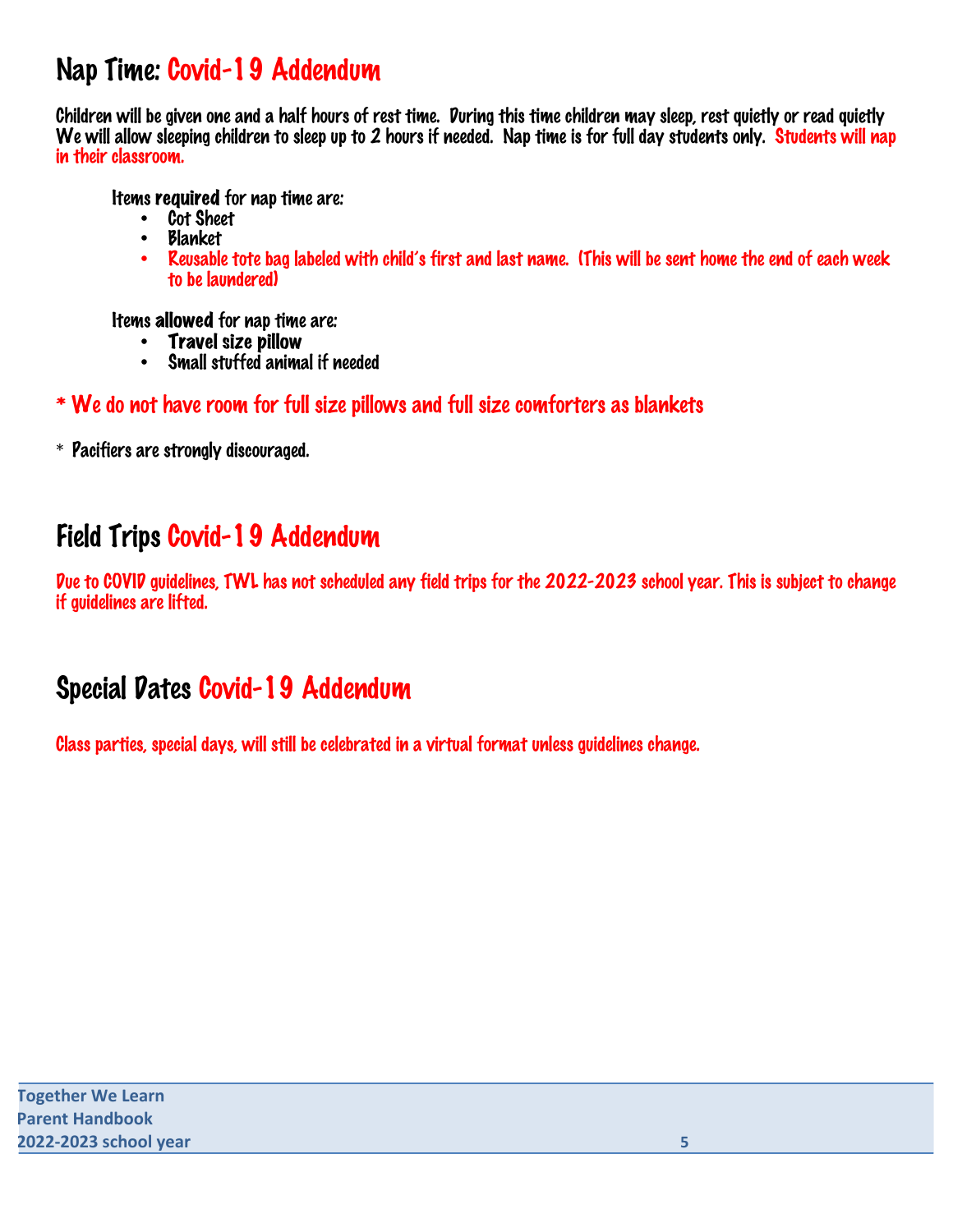# Illness and Exclusion \*\*See Covid-19 Addendum

For the safety of other children enrolled in our school and the teachers we require that all sick children be kept at home for 24 hours after symptoms have returned to normal (depending on the illness). If your child contracts a highly contagious illness please let management know as soon as possible so we can take the appropriate measures to notify parents. No exceptions will be made. Children need and want the loving care of parents when they are not feeling well.

If a child develops symptoms while at school they will be removed from the other children and given special care until their parent arrives. Parents need to arrive within ½ an hour of notification to pick up sick children.

Children can come to school if they have an ear infection and are on antibiotics with no other symptoms. Allergy related sniffles and sneezes do not require exclusion as long as you have a note from your child's doctor. Report your child's illness/Absence to TWL by 9:30 on days of attendance.

Children that have any of the following symptoms will be excluded from school until the symptoms subside:

- Illness that prevents the child from participating comfortably in program activities<br>• Equar of 1004 degrees or bigher A child needs to be fever free for a minimum of
- Fever of 100.4 degrees or higher. A child needs to be fever free for a minimum of 24 hours without the use of fever reducing medication and before they return to the school.
- Fever with behavior change or symptoms of illness
- Unusual lethargy, irritability, persistent crying, difficulty breathing or other signs of possible severe illness.
- Diarrhea
- Vomiting 2 or more times in the previous 24 hours
- Mouth sores
- Rash with fever or behavior change or any other spots that resemble diseases including ringworm
- Purulent conjunctivitis (pink eye) until 24 hours after first treatment
- Impetigo, until 24 hours after treatment has been initiated
- Strep throat and child has been without fever for 24 hours<br>• Head line wit free
- Head lice, nit free
- Scabies
- Chicken Pox
- Whooping cough, until 5 days of antibiotic treatments have been completed
- Covid-19 any and all symptoms

#### Isolation and Discharge of Sick Children and Staff:

Any child or staff member suspected of having COVID-19 or diagnosed with COVID-19 shall be excluded from the facility. Symptoms of COVID-19 are fever (temperature greater than 100.4F/37C), chills, sore throat, runny nose, cough, shortness of breath, muscle aches, headache, vomiting and diarrhea.

If the child or staff member is diagnosed with COVID-19, he or she may not return to the preschool until ALL three of the following are met:

- Individual is free from fever without the use of fever-reducing medications for at least 24 hours
- Individual is no longer showing symptoms, including cough.
- It has been at least 10 days since the onset of the individual's illness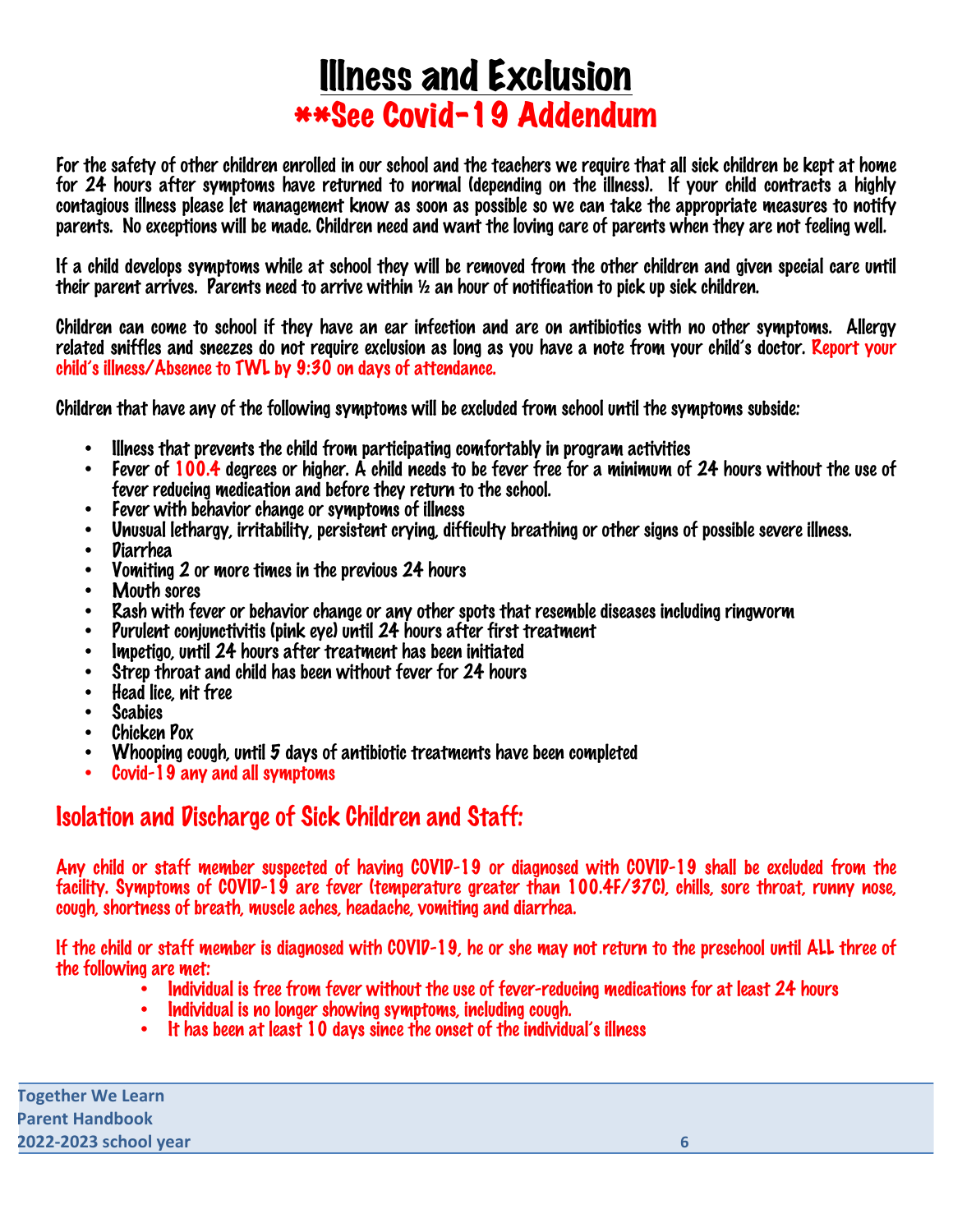If the child or staff member has symptoms concerning for COVID-19 and subsequently is determined by a medical provider not likely to have COVID-19 infection with a negative PCR test, the child or staff member may return to preschool if the following is met:

- No Fever for 48 hours without the use of fever reducing medications (fever is temperature greater than 100.4F/37C)
- Negative PCR test for COVID-19 or:
- A note from a medical provider documenting no clinical suspicion of COVID-19 infection.

Any child or staff with close contact (within 6 feet or greater than 15 minutes) to a person suspected or diagnosed with COVID-19 shall be excluded from the preschool for number of days recommended by the health department. If symptoms develop, they should be evaluated and tested for COVID-19.

Parents are to immediately notify TWL if someone in the home tests positive or if the child has been in close contact (within 6 feet or greater than 15 minutes) with a positive case.

TWL has the right to exclude any student from our school if exhibiting any COVID related symptoms as well as flushed cheeks, rapid breathing, difficulty breathing (without recent physical activity), fatigue, extreme fussiness, runny nose, etc. We require a negative PCR test before returning to school.

TWL will notify families of positive cases that result in school quarantines. You will be notified individually if your child is a close contact and given a return to school date.

We have developed a COVID-19 action plan available upon request.

#### COVID QUARANTINE POLICY:

TWL will do a one-time credit to your following months tuition for the amount of 5 days of school. This is a one-time credit during the school year. This policy will continue as long as there are quarantine guidelines in effect. This one time credit will only be for quarantine students, due to a positive case at TWL only. If your child is quarantined not due to a positive case at TWL, it does not apply. It does not apply to other illnesses, vacations, etc. No credits will be given for days we are already scheduled to be closed.

\*\*Subject to change as the Health Department and DCFS notifies us of changes in quarantine times for students under the age of 5. The current quarantine guidelines are as follows:

" Staff and children who have presumed or confirmed COVID-19 should stay home and isolate for at least 5 full days and stay away from other people as much as possible."

- People without symptoms can end isolation after 5 full days and return to the ECE program if thy are older than age 2 and able to consistently and correctly wear a mask while in the ECE program,
- People who one had symptoms can end isolation after 5 full days and return to the ECE program if they are fever free for 24 hours without the use of fever reducing medication and if symptoms have improved.
- For children and staff who are unable to consistently wear a mask when around others, the safest option is to continue to isolate for a full 10 days.